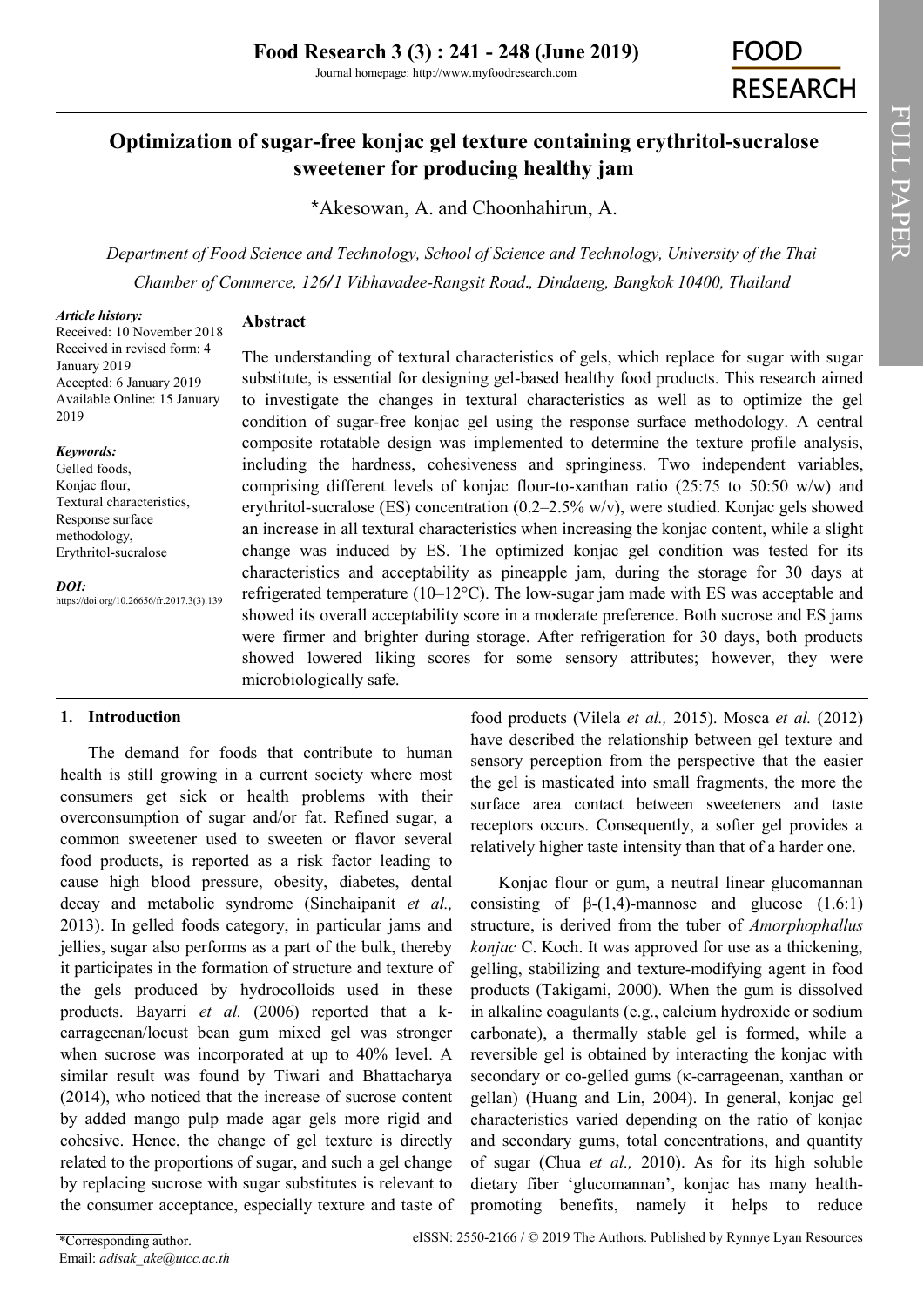FULL PAPER

carbohydrate absorption, lower blood sugar, cholesterol and triglycerides, promote regular bowel movement, create a feeling of satiety or fullness, enhance weightloss effect, as well as provide a natural prebiotic (Chua *et al.,* 2010; Delgado-Pando *et al.,* 2011). Presently, popular konjac products are sold commercially, for example, fruit juice gels and jelly drinks, which are mostly sweetened with sugar. In this context, the health benefits obtained from konjac food products could be limited if formulated with sugar. As a consequence, a konjac-based food product without added sugar can be considered a healthy food choice for health-conscious consumers.

Most commercial sugar substitutes currently available are categorized into sugar alcohols and intense sweeteners, each with unique properties and effects in the food product in which they are used. The blend of sugar alcohol and intense sweetener is popularly used because it can overcome the limitations of individual sweeteners, improve taste and reduce cost (Souza *et al.,*  2013). In this study, an erythritol-sucralose (ES) (98.6:1.4) mixed sweetener was chosen based on its many beneficial properties, including no contribution to tooth decay, 8-fold greater sweetness than sucrose, low caloric value (0.18 kcal/g), desirable sweet taste, bulking properties and improved cost availability (U-Sing Co. Ltd., 2012). The substitution of sucrose by sugar substitutes, which differ from sucrose in terms of used amounts, functional properties, sweetness perception, and bulking effect, can cause changes in product characteristics and sensorial perception. A comprehensive understanding of the texture changes of konjac/xanthan gels sweetened with ES, which can be determined by texture analysis and sensory evaluation, may assist in designing desirable healthy konjac-based food formulations. Response surface methodology (RSM) was selected to determine how the variables and their interactions affect the responses, as well as to identify the optimal processing conditions and formulations (Anderson and Whitcomb, 2005).

This study investigated the changes in the texture of konjac gels made with different ratios of konjac and xanthan (25:75 to 50:50 w/w) and the ES concentration (0.25–2.5% w/v), using RSM. The optimal konjac gel condition was applied to create the no sugar added, pineapple jam, and its physical and sensory characteristics during storage were evaluated.

#### **2. Materials and methods**

#### *2.1 Materials*

Konjac flour (Chengdu Newstar Chengming Bio-Tech Co., Ltd., Chengdu, China), xanthan gum (Keltrol®; CP Kelco, San Diego, CA, USA), sucrose (Carlo Erba Reagenti, Rodano, Italy) and ES (U-Sing Co., Ltd., Bangkok Noi, Thailand) were used. Pineapple (*Ananas comosus*) was purchased from a local supermarket.

### *2.2 Experimental design*

Two variables with five level combinations, coded - 1.41, -1, 0, 1 and 1.41, were conducted on a central composite rotatable design (CCRD). The total proportion of the konjac/xanthan solutions was studied at  $1\%$  (w/v). The ratio of konjac in the konjac/xanthan blend and the concentration of ES are presented in Table 1. The design of the experiments can be described by the mathematical model shown in Equation 1:

$$
Y = b_0 + b_1 X_1 + b_2 X_2 + b_{11} X_1^2 + b_{22} X_2^2 + b_{12} X_1 X_2 \tag{1}
$$

where Y is the response calculated by the model;  $X_1$  and  $X_2$  are the coded konjac proportions for the konjac/ xanthan blend and ES, respectively;  $b_1$  and  $b_2$  are the linear coefficients for  $X_1$  and  $X_2$ , respectively;  $b_{11}$  and  $b_{22}$ are the quadratic coefficients for  $X_1$  and  $X_2$ , respectively; and  $b_{12}$  is the interaction coefficient (Anderson and Whitcomb, 2005).

#### *2.3 Gel preparation*

The relevant amounts of konjac flour and xanthan gum were mixed gradually with distilled water and stirred with a magnetic stirrer for 10 mins. The mixture was heated in a water bath at 90±2°C for 10 mins, and then the ES was added, followed by continuous stirring for 20 mins. The hot mixture was poured into gel cups (3 cm diameter  $\times$  2.5 cm height) and cooled before refrigerating ( $10 \pm 2$ °C) for 24 h.

#### *2.4 Texture profile analysis (TPA) measurement*

The konjac gels were left in a room at  $23\pm1\,^{\circ}\text{C}$  for 2 hrs, prior to removal from the cups. The TPA (hardness, cohesiveness and springiness) was determined using a texture analyzer (LRX Plus, Lloyd Instruments, Hampshire, UK), and the measurements analyzed using Nexygen® software with operating at 200 mm/min crosshead speed and 50% strain.

#### *2.5 Pineapple konjac jam preparation*

A recommended ratio of konjac/xanthan solution (1  $g/100$  mL) was heated in a water bath at  $90\pm2\degree$ C for 5 mins, with constant mixing. Pineapple pieces (20 g) were added and continued heating for 15 mins. The sweetener (sucrose or ES) was added next, followed by citric acid (1 g), and then heated for 5 mins. Next, it was poured into a hermetically sealed jar and stored in a refrigerator  $(10-12\degree C)$  before evaluation.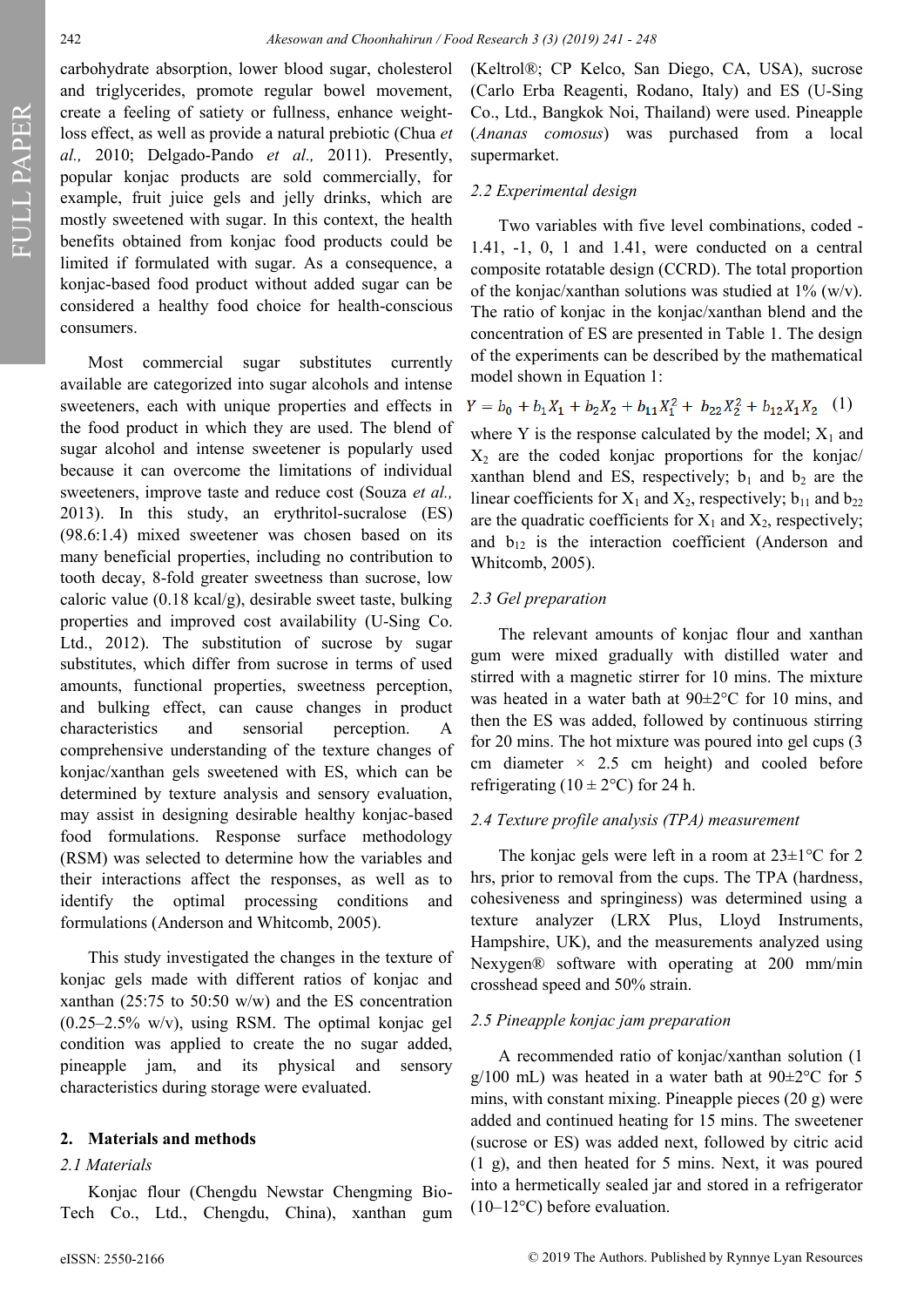### *2.6 Physical analysis*

A 5 g sample was blended with 50 mL of distilled water for 1 min. The pH was measured using a pH meter (Model 320, Metler-Toledo Ltd., Essex, UK). Titratable acidity was determined according to the AOAC method (1990). Hunter color scales,  $L^*$  (0 = black, 100 = white),  $a^*$  (+ = red, - = green) and  $b^*$  (+ = yellow, - = blue), were measured by a HunterLab digital colorimeter (ColorFlex, Hunter Associates Laboratory, Reston, VA, USA). Firmness (N) was determined using a Lloyd texture analyzer equipped with a puncture probe (1.25 cm diameter). The sample was compressed (crosshead speed at 250 mm/min) up to 50% of the original height.

### *2.7 Storage stability of jams*

Both sucrose and ES jams were kept in a refrigerator, and physical, sensory and microbiological analysis was conducted after 0, 15, and 30 days of storage.

### *2.8 Sensory evaluation*

The sensory test was conducted on the attributes of color, taste, texture, spreadability and overall acceptance, using a 9-point hedonic scale (1 = extremely dislike,  $9 =$ extremely like). Sixty untrained panelists (age between 18–50 years), who regularly consume jam, were recruited from the University of the Thai Chamber of Commerce, Thailand. Panelists were instructed to rinse their palates before testing each sample.

### *2.9 Microbiological determination*

The sample was aseptically weighed and determined for total plate count and yeast and mold count according to the American Public Health Association for foodstuff examination (APHA, 2001). The media and incubation condition was used as follows: (a) PetrifilmTM Total Plate Count: 35±2°C for 1−2 days and (b) PetrifilmTM Yeast and Mold Count: 25±2°C for 3−5 days. The microbial counts were expressed as log CFU/g.

### *2.10 Statistical analysis*

All analyzes were conducted in triplicate. TPA data were analyzed by analysis of variance (ANOVA), and multiple regression was performed using Design-Expert® Educational version 8.0.2 (State-Ease, Inc., Minneapolis, MN, USA). Physical and sensory data were statistically assessed by ANOVA using SPSS for Windows version 17.0. Treatment means were compared using Duncan's new multiple range test (Cochran and Cox, 1992).

### **3. Results and discussion**

# *3.1 Model evaluation*

Data collected for the TPA of the gels prepared with different levels of konjac/xanthan ratio and ES concentration (Table 1) were analyzed for the regression coefficients and subjected to ANOVA. The statistical results detailed that the konjac gels containing ES had high coefficients of determination  $(R^2)$ , ranging between 0.8834–0.9559 (Equations 2–4). In consistent with these data, none of the models showed significant lack of fit values, indicating that the models developed to represent the response variables were accurate and reliable. The significant texture models are described as below:

Hardness = 
$$
13.22 - 0.41X1*** + 6.68E-003X12*
$$
  
(R2 = 0.9314) (2)

Cohesiveness = 
$$
-0.10 + 0.03X1^{**} + 0.10X2^{*} -
$$
  
\n4.07E-004X12^{\*\*\*} - 0.02X22^{\*\*} (R2 = 0.9559)  
\nSpringiness =  $2.16 + 0.12X1^{**} + 0.47X2^{*} -$  (4)

1.37E-003X12\*\* (R2 = 0.8834) (4)

| Run            | Coded variables (actual value) <sup>1)</sup> |               | Hardness | Cohesiveness | Springiness |
|----------------|----------------------------------------------|---------------|----------|--------------|-------------|
|                | $X_1$                                        | $X_2$         |          |              |             |
| 1              | $-1(28.66)$                                  | $-1(0.59)$    | 6.53     | 0.47         | 4.70        |
| $\overline{2}$ | 1(46.34)                                     | $-1(0.59)$    | 8.59     | 0.46         | 5.01        |
| $\overline{3}$ | $-1(28.66)$                                  | 1(2.17)       | 6.02     | 0.47         | 5.00        |
| $\overline{4}$ | 1(46.34)                                     | 1(2.17)       | 9.23     | 0.43         | 5.15        |
| 5              | $-1.41(25)$                                  | 0(1.38)       | 5.79     | 0.47         | 4.77        |
| 6              | 1.41(50)                                     | 0(1.38)       | 9.68     | 0.42         | 5.12        |
| 7              | 0(37.5)                                      | $-1.41(0.25)$ | 7.16     | 0.50         | 5.01        |
| 8              | 0(37.5)                                      | 1.41(2.5)     | 7.14     | 0.47         | 5.18        |
| 9              | 0(37.5)                                      | 0(1.38)       | 7.31     | 0.50         | 5.17        |
| 10             | 0(37.5)                                      | 0(1.38)       | 7.40     | 0.50         | 5.15        |
| 11             | 0(37.5)                                      | 0(1.38)       | 6.45     | 0.50         | 5.18        |
| 12             | 0(37.5)                                      | 0(1.38)       | 6.40     | 0.50         | 5.17        |
| 13             | 0(37.5)                                      | 0(1.38)       | 6.27     | 0.52         | 5.00        |

Table 1. Independent coded variables with actual values and TPA results of konjac/xanthan gels containing ES.

<sup>1)</sup>  $X_1$  = % (w/w) konjac flour in konjac/xanthan blend and  $X_2$  = % (w/v) erythritol-sucralose.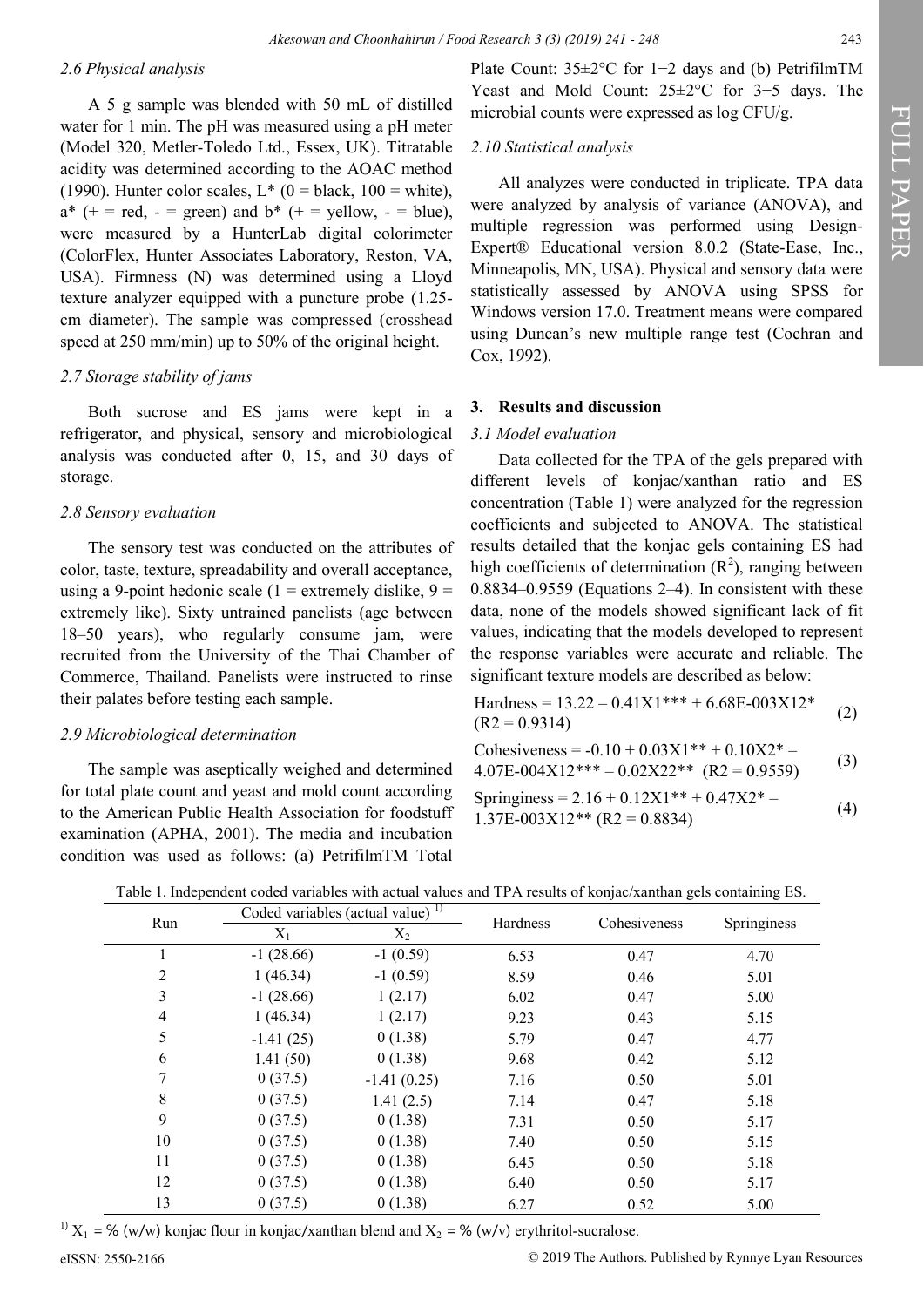FULL PAPER

Where  $X_1$  = konjac proportion in the konjac/xanthan blend (%), and  $X_2 = ES$  concentration (%). \*Significant at  $p<0.05$ ; \*\* significant at  $p<0.01$ ; \*\*\* significant at  $p \leq 0.001$ .

### *3.2 Textural properties of konjac gels containing ES*

The different levels of konjac/xanthan blend and ES concentration showed linear and quadratic, but no interaction effects on the TPA of the konjac gels (Equations 2–4). To better visualize the results, the RSM graphs were constructed (Figure 1). Regarding the Eq.2, the konjac/xanthan blend was the only variable that significantly affected the gel hardness. The increasing konjac/xanthan ratio from 25:75 to 50:50 revealed a quadratic increase in gel hardness, while the 0.25 to 2.5% ES addition, as equivalently sweet as 2 to 20% sucrose concentration, showed no significant effect (p>0.05) (Figure 1a). Higher konjac content increases the synergistic interactions between konjac and xanthan molecules to form a six-fold helix intermolecular association, resulting in an ordered three-dimensional network or harder gel structure (Chandrasekaran *et al.,*  2003; Agoub *et al.,* 2007; Fitzpatrick *et al.,* 2013). In gelled food products, sucrose also contributes to a complex structural functionality besides sweet tasting, possibly due to its bulking effect. This influences the condition of gelation and the characteristics of konjac gel texture. The ability of sucrose to compete with xanthan molecules for available water, the interaction between sucrose and water, and the proportion of konjac in the mixed gums blend could be related to the gel rigidity. Although erythritol has a similar bulking to sucrose, the use of ES blend is too small to affect the konjac gel structure. This behavior might be of considerable importance in producing konjac gels sweetened with sucrose, but not found in that with ES. In concurrence with this finding, Bayarri *et al.* (2006) reported that a low amount of aspartame addition showed no significant changes in textural compression parameters of a kcarrageenan gel, gellan gel and k-carrageenan/locust bean gum mixed gel. This observation suggests that the texture quality of konjac gels containing ES is primarily based on the proportion of konjac and xanthan, regardless of the level of ES used. Figure 1a reveals the greatest hardness was found when proportions of 50% konjac and any concentrations of 0.2 to 2.5% ES were used.

According to Equation 3, the variation of konjac proportion greatly affects the cohesiveness of konjac gels than ES concentration. A curvilinear graph in Figure 1b shows that there is a stronger increase in cohesiveness when the konjac proportion was increased from 25 to 45% in the mixed gum blend. Ahead of this level, the gel



Figure 1. Response surface TPA graphs of konjac/xanthan gels containing ES: (a) hardness, (b) cohesiveness, and (c) springiness

cohesiveness tended to decrease. Higher konjac content increased the chance for konjac and xanthan molecules to interact together contributing to a more cohesive mixed gel. The graph also suggested the ratio of konjac and xanthan at 45:55 for the highest gel cohesiveness. Excessive amount of konjac flour (>45%) might cause greater konjac islands (ungelled konjac), which is related to an increased viscosity of the gel system that slowed down the movement of konjac and xanthan molecular chains. This phenomenon might affect the threedimensional network between konjac and xanthan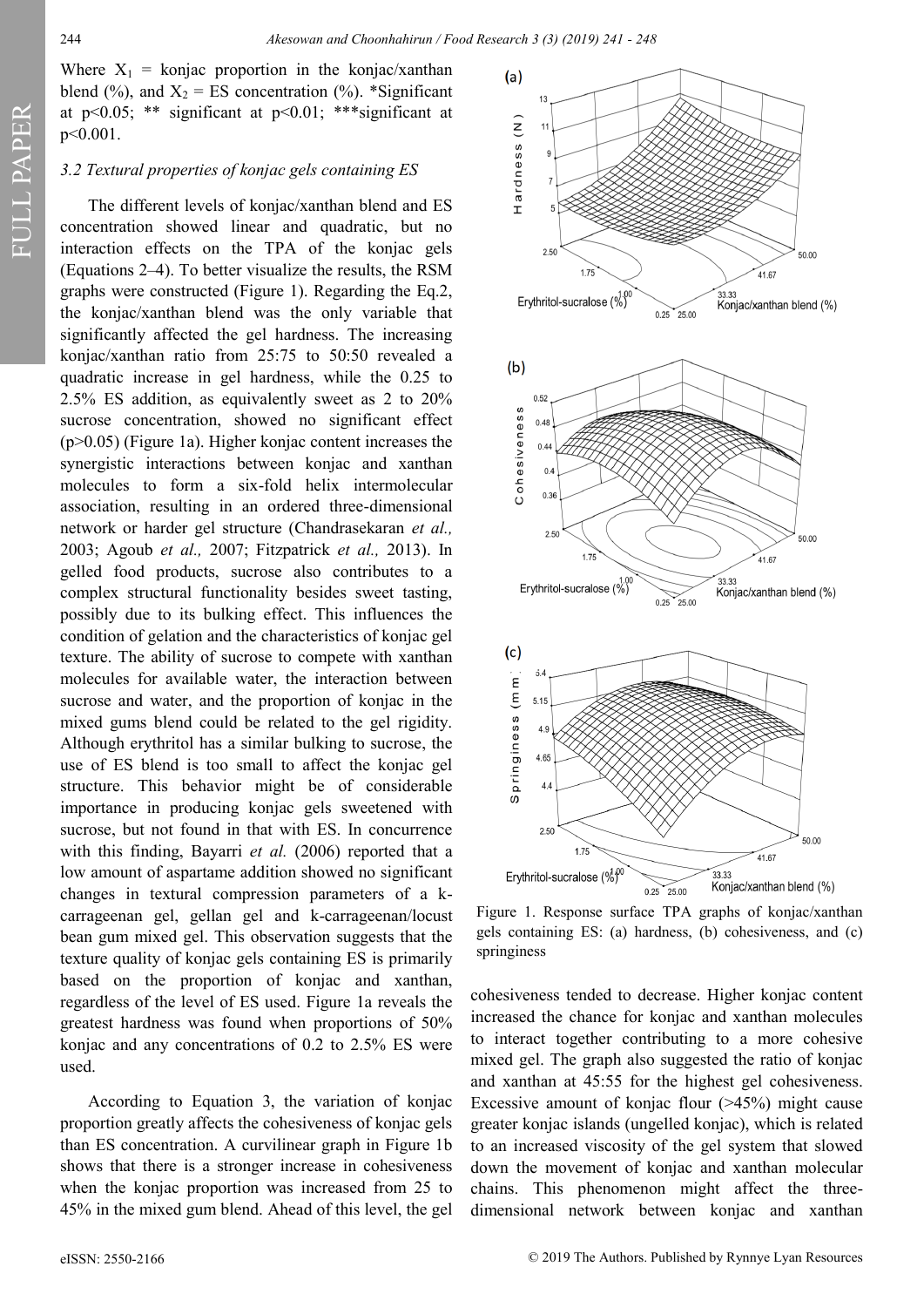Table 2. Physical, sensory and microbial properties of konjac jams prepared with sucrose and ES during refrigerated storage.

|                                           | Storage time                   |                                |                                |                                |                                |                                |  |  |
|-------------------------------------------|--------------------------------|--------------------------------|--------------------------------|--------------------------------|--------------------------------|--------------------------------|--|--|
| Characteristics                           | Day 0                          |                                | Day 15                         |                                | Day $30$                       |                                |  |  |
|                                           | Sucrose                        | ES                             | Sucrose                        | ES                             | Sucrose                        | ES                             |  |  |
| Physical analysis                         |                                |                                |                                |                                |                                |                                |  |  |
| pH                                        | $3.37 \pm 0.06$ <sup>aA</sup>  | $3.40 \pm 0.05$ <sup>aA</sup>  | $3.32 \pm 0.00^{\text{aA}}$    | $3.38 \pm 0.03$ <sup>aA</sup>  | $3.15 \pm 0.02$ <sup>bB</sup>  | $3.29 \pm 0.04^{aB}$           |  |  |
| Titratable acidity (%)                    | $1.46 \pm 0.12$ <sup>aB</sup>  | $1.41 \pm 0.09$ <sup>aB</sup>  | $1.50 \pm 0.15$ <sup>aB</sup>  | $1.44 \pm 0.11^{aB}$           | $1.61 \pm 0.11$ <sup>aA</sup>  | $1.50 \pm 0.13^{bA}$           |  |  |
| Firmness (N)                              | $1.45 \pm 0.04^{bA}$           | $2.28 \pm 0.05$ <sup>aA</sup>  | $5.78 \pm 0.32$ <sup>bB</sup>  | $6.69 \pm 0.26$ <sup>aB</sup>  | $6.85 \pm 0.45$ <sup>bC</sup>  | $7.32 \pm 0.38$ <sup>aC</sup>  |  |  |
| $\overline{L}$ value                      | $55.48 \pm 0.64^{bA}$          | $57.95 \pm 0.45$ <sup>aA</sup> | 52.19 $\pm$ 0.87 $b$ B         | $56.02 \pm 0.49$ <sup>aB</sup> | $50.31 \pm 0.34$ <sup>bC</sup> | 54.76 $\pm$ 0.61 <sup>aC</sup> |  |  |
| $\overline{a}$ value                      | $-4.81 \pm 0.35^{bA}$          | $-3.65 \pm 0.38$ <sup>aA</sup> | $-3.72 \pm 0.32$ <sup>bB</sup> | $-2.85 \pm 0.52$ <sup>aB</sup> | $-3.36 \pm 0.28$ <sup>bB</sup> | $-2.74 \pm 0.28$ <sup>aB</sup> |  |  |
| $\vec{b}$ value                           | $52.86 \pm 0.41$ <sup>aA</sup> | $51.18 \pm 0.24$ <sup>bA</sup> | $50.22 \pm 0.28$ <sup>aB</sup> | $47.75 \pm 0.32$ <sup>bB</sup> | $48.67 \pm 0.35$ <sup>aB</sup> | $46.95 \pm 0.17^{bB}$          |  |  |
| Sensory evaluation                        |                                |                                |                                |                                |                                |                                |  |  |
| Color                                     | $7.5 \pm 0.4^{\text{aA}}$      | $7.1 \pm 0.5^{bA}$             | $7.4 \pm 0.1$ <sup>aA</sup>    | $7.0 \pm 0.3^{\rm bA}$         | $7.0 \pm 0.5^{aB}$             | $6.7{\pm}0.6^{\mathrm{bB}}$    |  |  |
| Taste                                     | $7.6 \pm 0.3$ <sup>aA</sup>    | $6.3 \pm 0.4^{bA}$             | $7.4 \pm 0.2$ <sup>aA</sup>    | $6.4 \pm 0.5^{bA}$             | $7.3 \pm 0.2$ <sup>aA</sup>    | $6.5 \pm 0.2$ <sup>bA</sup>    |  |  |
| Texture                                   | $7.1 \pm 0.6^{\rm bA}$         | $7.6 \pm 0.5^{aA}$             | $6.9 \pm 0.7$ <sup>bA</sup>    | $7.3 \pm 0.6$ <sup>aA</sup>    | $6.6 \pm 0.4^{bB}$             | $7.0 \pm 0.3$ <sup>aB</sup>    |  |  |
| Spreadability                             | $7.6 \pm 0.8$ <sup>aA</sup>    | $7.2 \pm 0.4^{\rm bA}$         | $7.4 \pm 0.4^{\text{aA}}$      | $7.0 \pm 0.5^{bA}$             | $7.0 \pm 0.5$ <sup>aB</sup>    | $6.7 \pm 0.3$ <sup>bB</sup>    |  |  |
| Overall acceptability                     | $7.4 \pm 0.3$ <sup>aA</sup>    | $7.0{\pm}0.4^{\mathrm{bA}}$    | $7.4 \pm 0.5^{aA}$             | $7.1{\pm}0.2^{\mathrm{bA}}$    | $7.1 \pm 0.4^{aB}$             | $6.7 \pm 0.6$ <sup>bB</sup>    |  |  |
| Microbiological determination (Log CFU/g) |                                |                                |                                |                                |                                |                                |  |  |
| Total plate count                         | ND                             | ND                             | ND                             | ND                             | <1                             | ND                             |  |  |
| Yeast and molds                           | ND                             | ND                             | ND                             | ND                             | $\leq$ 1                       | $\leq$ 1                       |  |  |
|                                           |                                |                                |                                |                                |                                |                                |  |  |

Mean in the same row with different superscripts are significantly different ( $p$ <0.05). A-B Different capital letters significantly differed regarding storage time and <sup>a-b</sup> different lower-case letters significantly differed regarding formulation, ND = not detected.

molecules, thereby lowering the gel cohesiveness. It was noticed that there was a slight change in the cohesiveness of konjac gels formulated with different quantities of ES.

The change in springiness varied greatly following the proportion of konjac in the mixed gums blend, while ES concentration showed a slight effect (Equation 4 and Figure 1c). The gel strength was consistent with observations regarding its springiness. The large proportion of konjac resulted in greater konjac–xanthan interactions, in association with the increase of hydrogen bonds between the konjac molecules, which might be the reason for increasing springiness (Huang and Lin, 2004). It was notable that, at low konjac proportion levels (25- 30%), high ES concentration showed a significant increase in springiness, which might be due to the water binding capacity of inherent erythritol that could retain neighboring water molecules to support for the intermolecular association between konjac and xanthan (Fitzpatrick *et al.,* 2013). However, a comprehensive understanding is needed for further investigation.

# *3.3 Optimization*

The gel condition designed to have maximized the highest hardness was optimized using Design-Expert® software. The corresponding gel was found to be the 1% konjac/xanthan (50:50) blend with 2.5% ES, which showed an overall desirability value of 0.93. The value close to 1.0 (very desirable) means adequate levels of konjac/xanthan blend and ES are present for the textural quality of the konjac gel.

# *3.4 Physical properties of konjac jams during storage*

Physical results of the low-sugar, pineapple konjac jam, formulated by the optimal konjac gel condition (1% konjac/xanthan (50:50) blend with 2.5% ES) and the control jam sweetened with 16% sucrose are shown in Table 2. Changes in product formulation and storage time significantly affected  $(p<0.05)$  firmness and color  $(L^*, a^*$  and  $b^*)$  of both jams. Although both jams showed no significant differences in pH and titratable acidity during 15 days of storage, at the end of storage for 30 days, the rate of decrease in pH and increase in titratable acidity was higher  $(p<0.05)$  in sucrose jam than ES jam. It was agreed with Pavlova *et al.* (2013) who reported the decrease in pH and increase in acidity of raspberry and peach jams stored for 15 and 90 days. Similarly, Roy *et al.* (2018) for similar results of carrot jams stored at room temperature for 90 days. This outcome might have been influenced by increasing of weakly ionized acids concentration, by the oxidation of reducing sugars to carboxylic acids, and ascorbic acids to dehydroascorbic acids and 2,3–diketogulonic acids (Benmeziane *et al.,* 2018). Hence, the high sugar content in sucrose jam caused greater changes in pH and titratable acidity, relative to ES jam. The lower gel firmness was evident  $(p<0.05)$  in sucrose jam, possibly due to the high water competition of sucrose compared to that of ES. As a result, the solubility of konjac and xanthan was interrupted by the presence of sucrose, which affected the interactions of konjac and xanthan molecules, leading to weaker junction zones in konjac–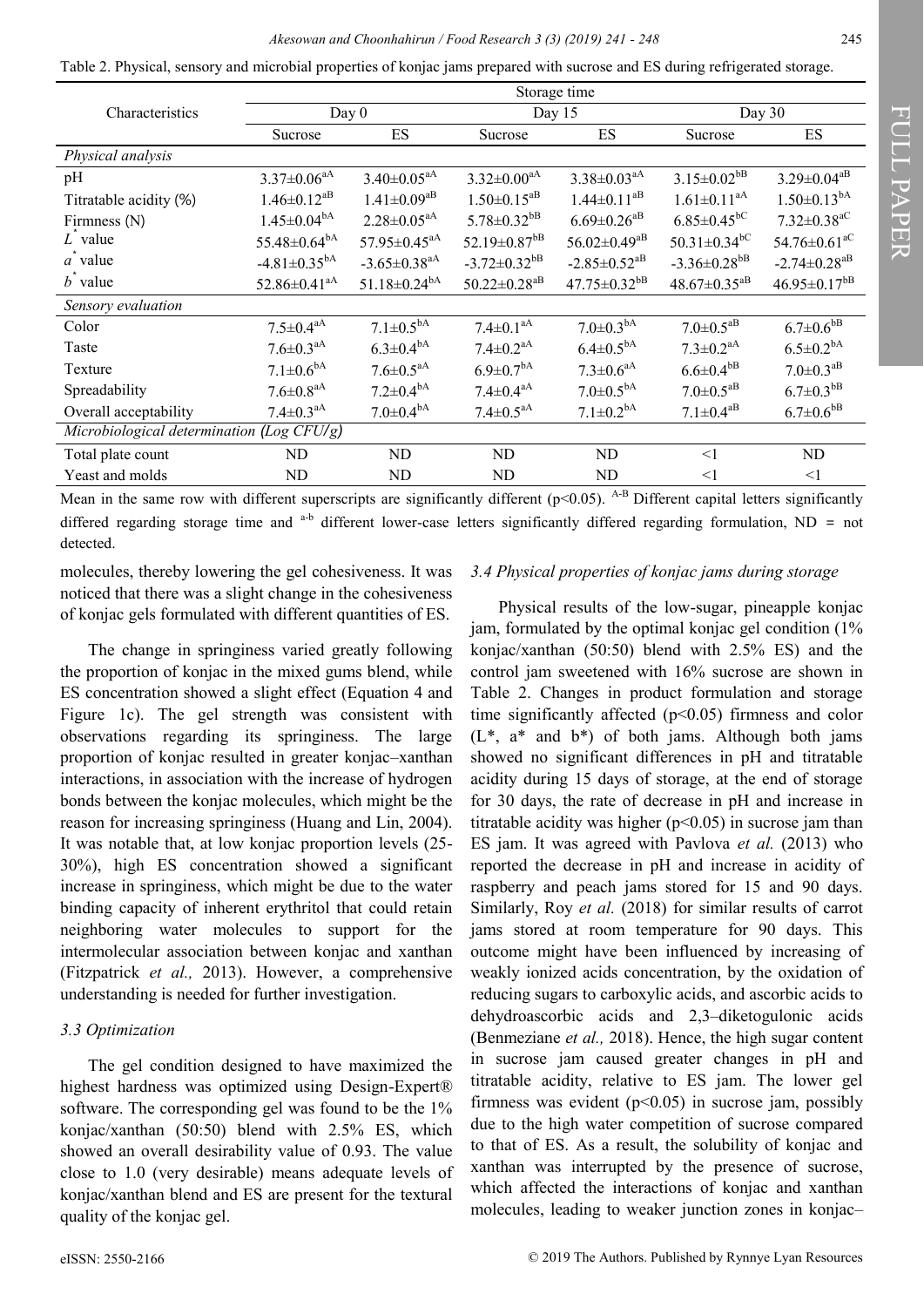FULL PAPER FULL PAPER

xanthan gel networks. In comparison with the sucrose jam, the ES one had a higher  $L^*$ , but lower -a\* and  $b^*$ values throughout storage, indicating that it was brighter. The increased color lightness might be due to ES is unable to participate in the Maillard reaction, a chemical reaction between reducing sugars and amine compounds that forms melanoidins (brown pigments), and typically happens in sucrose-containing foods (Alais and Linden, 1991). In the current study, although the ES jam was prepared without added sucrose, the jam contained some sugars originating from the pineapple pieces, and thus some Maillard reaction had occurred.

After storage for up to 30 days, it was evident that both jams had increased firmness, and lowered L\*, -a\* and b\* values (Table 2), suggesting that the jams had become firmer and darker. During storage, progressive konjac–xanthan interactions may have caused the formation of the more extended junction zones through hydrogen bonding, thus increasing the gel firmness. Both jams turned brown at 30 days of storage, which might be a result of the Maillard reaction. The reduction in L\* value of sucrose jam was greater than that of ES, because of the higher sucrose content participating in the Maillard reaction.

It can be inferred that the different physical properties of both jams originated from the difference in their matrix composition. The sucrose replacement by ES causes a modification of jam composition, which influences the interactions of the matrix constituents and consequently, the quality of the product.

### *3.5 Sensory evaluation of konjac jams during storage*

Sensory results presented in Table 2 show that sucrose jam had significantly  $(p<0.05)$  higher scores for color, taste, spreadability and overall acceptability, whereas, ES jam showed a higher  $(p<0.05)$  texture score. These data indicated that the different quantities and functional properties between ES and sucrose might influence the product characteristics and sensorial acceptance. At day 0 (after processing), most panelists preferred and gave the higher color scores to the sucrose jam, which showed more intense color than the ES jam. This result was consistent with the instrumental color (lower L\* values) data in Table 2. As expected, ES jam showed a lower taste score than sucrose sample, which might be due to the panelists were not accustomed to the sweet taste of this ES. According to Souza et al. (2013), the sweetness perception of a sweetener varies depending on several factors, such as the type and concentration, individual sweetness profile, dispersing medium, familiarity, temperature and pH. Additionally, the difference in gel hardness has been reported for its effect on sweetness perception. Mosca *et al.* (2012)

stated that a softer gel was more easily masticated into small fragments, and this increased the contact surface area between the sweetener and taste receptors, leading to higher perceived taste intensities compared to a harder gel. This might be supportive of the reason why panelists preferred sweet taste of sucrose jam (softer gel) to the ES jam (harder gel). The panelists rated the texture of ES jam a higher score, indicating that they liked this jam consistency over that containing sucrose. It implies that the way the firmer gel of ES jam breaks down in the mouth (mastication) leads to higher texture perception as compared to the softer gel in the sucrose jam. The change in sucrose gel characteristics, which influenced the rheological properties of the jam, might come from several factors such as pH, acidity, sugar or sweeteners, and gelling agents, such as konjac and xanthan gums (Benmeziane *et al.,* 2018). Spreadability, expressed as an ability to spread the jam on a toast, is described as a key characteristic influencing consumer acceptance of jam products. The sucrose jam had higher score of spreadability, possibly because of its weaker gel strength; hence, it was easier to spread than the ES jam. As previously mentioned, sucrose increases the soluble solids content and water holding capacity of the gel system, thus thickening the dispersing medium. This might be caused the gel to be softer due to the restricted hydration of konjac and xanthan, specific sucrose–konjac or sucrose–xanthan interactions, a reduced number of water molecules participating in the molecular chains of the gum, or changes in water structure (Knecht, 1990; Sharma *et al.,* 2009). Among all the sensory attributes assessed, the taste was the most affected, which decreased remarkably  $(p<0.05)$  in the ES jam relative to the sucrose one. With higher scores for taste and spreadability, after processing (day 0), sucrose jam had an overall acceptability score of 7.4, which was significantly higher ( $p$ <0.05) than ES jam, which scored 7.0. Nonetheless, it indicated that ES could be used as a sweetener in this formulation because the low-sugar jam had good sensory acceptance, corresponding to the 'liked moderately' level.

After refrigerated storage for 15 days, there were no significant differences in all sensory attributes between both jams. At 30 days storage, both jams were scored lowered  $(p<0.05)$  for color, texture, spreadability and overall acceptability than their fresh (0 days) counterparts, but not for taste  $(p>0.05)$ . Additionally, the sucrose jam tended to darker tonality because of its higher sucrose content than ES jam.

Microbiological results (Table 2) presented almost nil total plate count, yeast and molds in both jams during refrigerated storage. Commonly, the jam with less sugar is more susceptible to microbial growth than the regular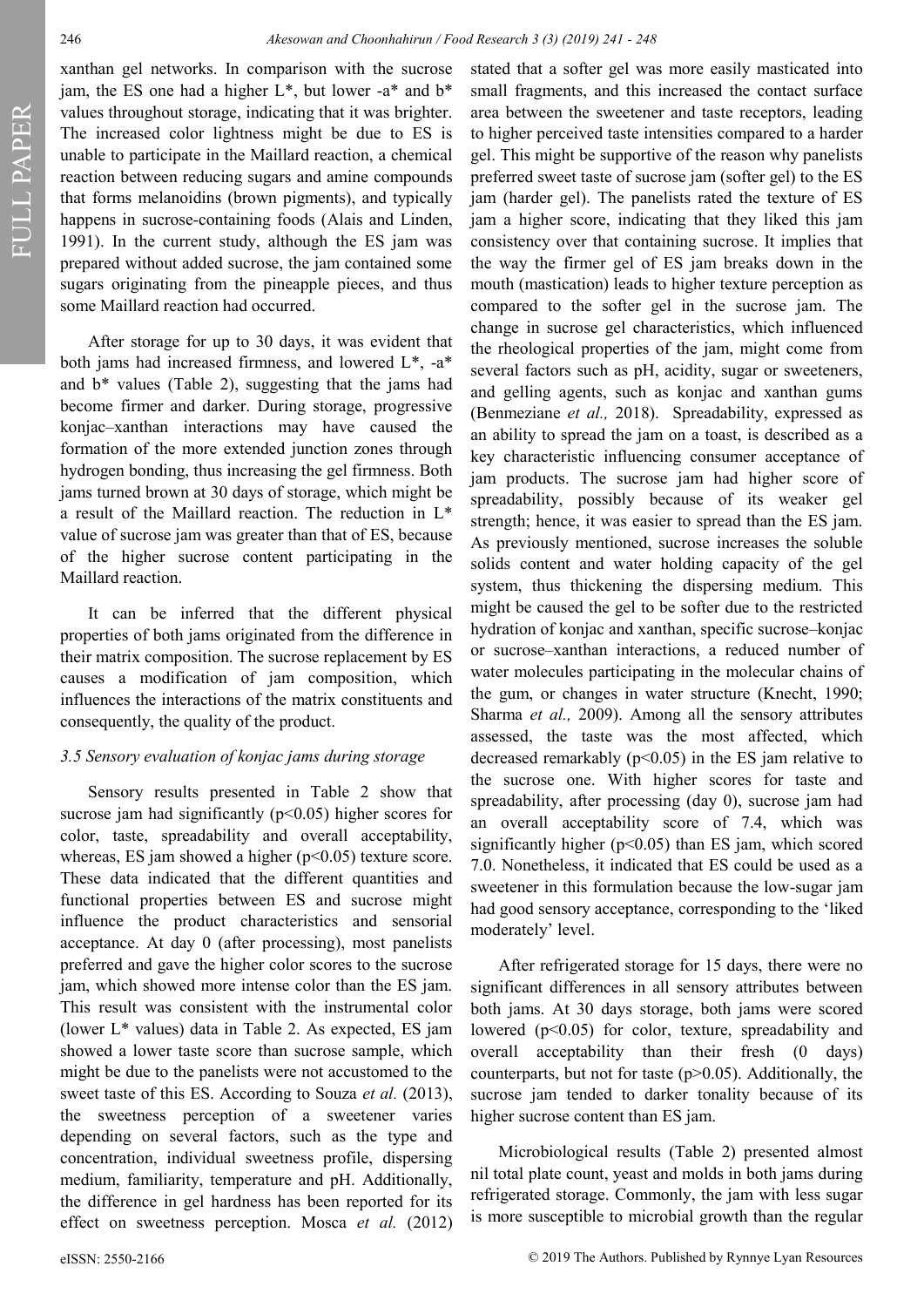jam. However, jam with ES contained less sugar was microbiological safe for 30 days of storage, which was attributed to packaging the product in hermetically sealed Bayarri, S., Izquierdo, L., Durán, L. and Costell, E. jars and the low storage temperature.

# **4. Conclusion**

The RSM test effectively explained the changes in konjac gel characteristics, showing increases in hardness, cohesiveness and springiness with increasing konjac proportions in konjac/xanthan blend from 25:75 to 50:50, while ES concentration showed a slight effect. The optimized condition for konjac gel was achieved using a 1% konjac-to-xanthan (50:50) ratio with 2.5% ES. The ES jam was relatively firmer, brighter, and less accepted Chandrasekaran, R., Janaswamy, S. and Morris, V.J. than the sucrose jam. However, the ES jam was rated for an overall acceptability score of 7.0, which corresponded to a moderate sensorial preference, suggesting a feasible use of ES as sucrose replacement. Besides, both jams darkened and thickened during storage, but remained microbiologically safe for 30 days under refrigerated conditions.

# **Conflict of Interest**

The authors declare no conflict of interest.

# **Acknowledgments**

This research work was financially supported by the University of the Thai Chamber of Commerce, Thailand.

# **References**

- Agoub, A.A., Smith, A.M., Giannouli, P., Richardson, R.K. and Morris, E.R. (2007). "Melt-in-the-mouth" gels from mixtures of xanthan and konjac glucomannan under acidic conditions: A rheological and calorimetric study of the mechanism of Knecht, R.L. (1990). Properties of Sugar. In Pennington, synergistic gelation. *Carbohydrate Polymer*, 69(4), 713–724. https://doi.org/10.1016/ j.carbpol.2007.02.014
- Alais, C. and Linden, G. (1991). Food Biochemistry. London: Ellis Horwood. https://doi.org/10.1007/978- 1-4615-2119-8
- AOAC. (1990). Official Method of Analysis. 15th ed. Arlington, VA: Association of Official Analytical Pavlova, V., Karakashova, L., Stamatovska, V., Delchev, Chemists.
- APHA. (2001). Compendium of Method for the Microbiological Examination of Foods. 4th ed. Washington, DC: American Public Health Association.
- Anderson, M.J. and Whitcomb, P.J. (2005). RSM Simplified: Optimizing Processes Using Response

Surface Methods for Design of Experiments. New York: Productivity Press.

- (2006). Effect of addition of sucrose and aspartame on the compression resistance of hydrocolloids gels. International *Journal of Food Science and Technology*, 41, 980–986. https://doi.org/10.1111/ j.1365-2621.2005.01156.x
- Benmeziane, F., Djermoune–Arkoub, L., Boudraa, A.T. and Bellaagoune, S. (2018). Physicochemical characteristics and phytochemical content of jam made from melon (*Cucumis melo*). *International Food Research Journal,* 25, 133–141.
- (2003). Acetan: glucomannan interaction-A molecular modeling study. *Carbohydrate Research*, 338(24), 2889–2898. https://doi.org/10.1016/ j.carres.2003.08.018
- Chua, M., Baldwin, T.C., Hocking, T.J. and Chan, K. (2010). Traditional uses and potential health benefits of *Amorphophallus konjac* K. Koch ex N.E.Br. *Journal of Ethnopharmacology*, 128(2), 268–278. https://doi.org/10.1016/j.jep.2010.01.021
- Cochran, W.G. and Cox, G.M. (1992). Experimental Designs, 2nd ed. New York: Wiley.
- Delgado-Pando, G., Cofrades, S., Rodríguez-Salas, L. and Jiménez-Colmenero, F. (2011). A healthier oil combination and konjac gel as functional ingredients in low-fat pork liver pâté. *Meat Science*, 88(2), 241– 248. https://doi.org/10.1016/j.meatsci.2010.12.028
- Huang, H.-Y. and Lin, K.-W. (2004). Influence of pH and added gums on the properties of konjac flour gels. *International Journal of Food Science and Technology*, 39(10), 1009–1016. https:// doi.org/10.1111/j.1365-2621.2004.00881.x
- N.L. and Baker, C.W. (Eds.). Sugar, p. 46-65. New York: Van Nostrand Reinhold.
- Mosca, A.C., Velde, F.V., Bult, J.H.F., Boekel, M.A.J S. and Stieger, M. (2012). Effect of gel texture and sucrose spatial distribution on sweetness perception. *LWT- Food Science and Technology*, 46(1), 183–188. https://doi.org/10.1016/j.lwt.2011.10.009
- N., Necinova, L., Nakov, G., Menkinoska, M. and Blazevska, T. (2013). Storage impact on the quality of raspberry and peach jams. *Journal of Hygienic Engineering and Design*, 5, 25–28.
- Roy, M.C., Alam, M., Saeid, A., Das, B.B., Mia, M.B., Rahman, M.A., Eun, J.B. and Ahmed, M. (2018). Extraction and characterization of pectin from pomelo peel and its impact on nutritional properties